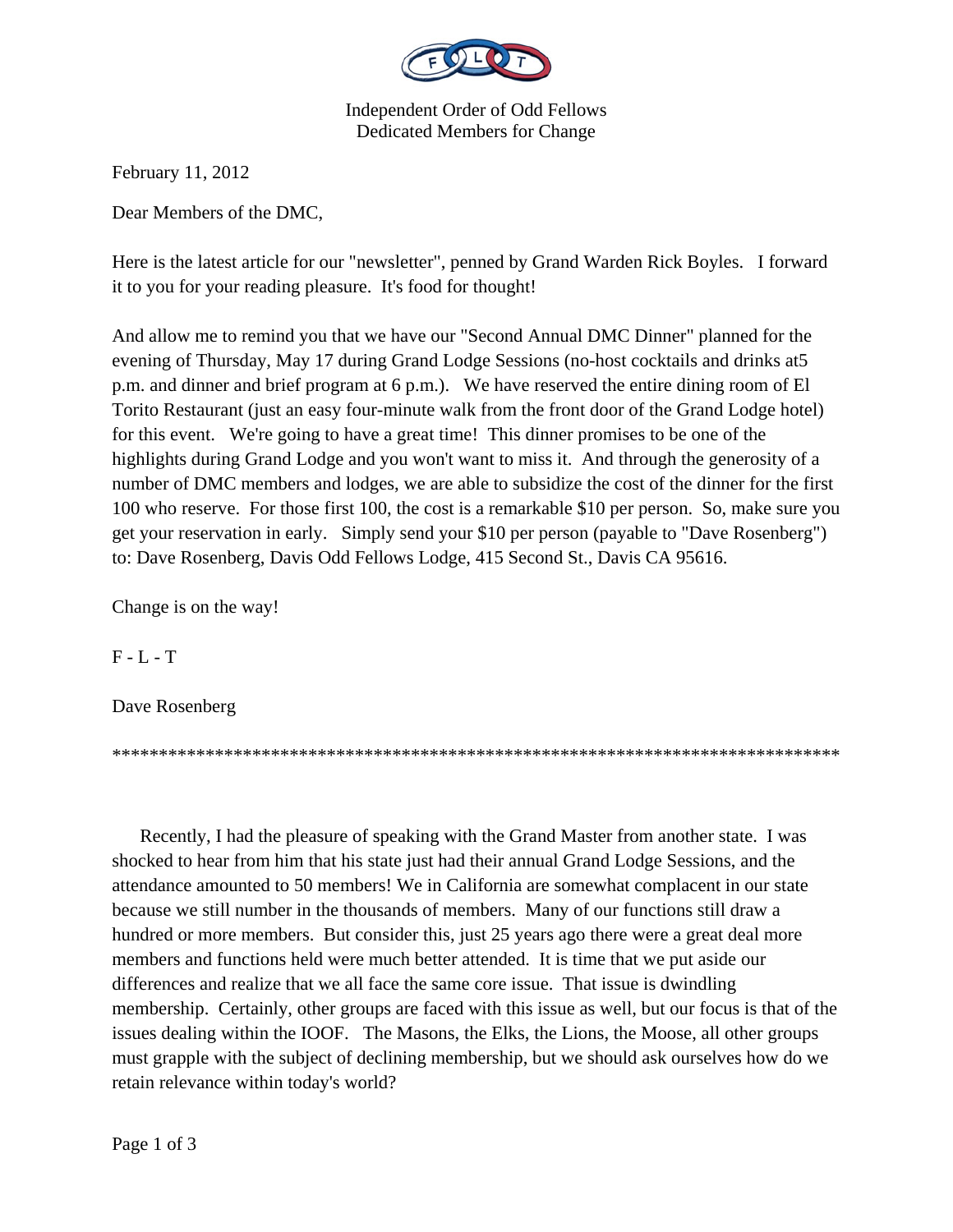

Independent Order of Odd Fellows Dedicated Members for Change

 Yet, there are some lodges that are very vibrant. I have had the good fortune to speak with a visiting member from Sweden where he told me they have lodges with hundreds of members. And, we have lodges in California that are making progress to be proud of. One of the traits I see at successful lodges is that they have members who share common interests. Believe it or not, there are some people who disagree with this. They feel that shared common interests make a lodge club-like. But this does not recognize our past. Our past is full of club-like behavior. In fact, during the gold rush, our lodges were formed principally with the ideals of providing shelter, sustenance and security. Was that not a club? During the great depression, our lodges certainly filled a need. Today, there is a need as well. Not for charity from the pocketbook, but rather, a charity of the heart, an openness for all human beings. Even today, and maybe especially today, people feel loneliness and seek the camaraderie of other people who may have a common bond, such as singing, game players, or maybe just a lively non-threatening place to share good friendship and open arms. Perhaps this is something we forget in lodges where only a few now attend, a willingness to open up our heart to strangers. I have spoken to long time members who freely admit that they would not know what to do with a new member. Are we aware that oftentimes a member joins and then leaves because they simply do not feel involved? Do we have the courage to question ourselves as to why people who joined us of their own free will now refuse to attend? In California, we still have thousands of members, but what percentage of these thousands is active?

 We are fortunate in California, because we are large enough to still accept change. In some states, the membership has gotten so low, that change is almost impossible. Sovereign Grand Lodge is now announcing sweeping changes, and yet we still have members who feel that change is not necessary, but this almost borders on total blindness. In fact, this just emphasizes the general age of our order, and the fact that the older we all become, the more resistant we become to change. This is something; however, we have to resist - the fear of change. I can tell you that the lodges that I have visited that are growing are growing because they don't fear change, and the people there seem happy. That sounds funny, but perhaps it is the key, happiness. We need to ensure that our lodges are guided out of the absolute yearning for happiness, and not just frightened and tired agendas. It's time for all of us to seek out happiness for ourselves and our lodges, and it almost seems as if the membership may take care of itself. It's not the ritual that is written down that is chasing people away; it is the ritualistic behavior in our brains which is shutting off our oxygen supply.

 One of my friends said that we think our committee has all the answers. No, I told him, we just don't ignore the question. Do we want more members? How do we get new members? Please help us find the happy path to the future!

We now number in the hundreds of members on our committee, and we seek nothing more than our order's survival. Even if you think we are stupid or on the wrong path, please help us